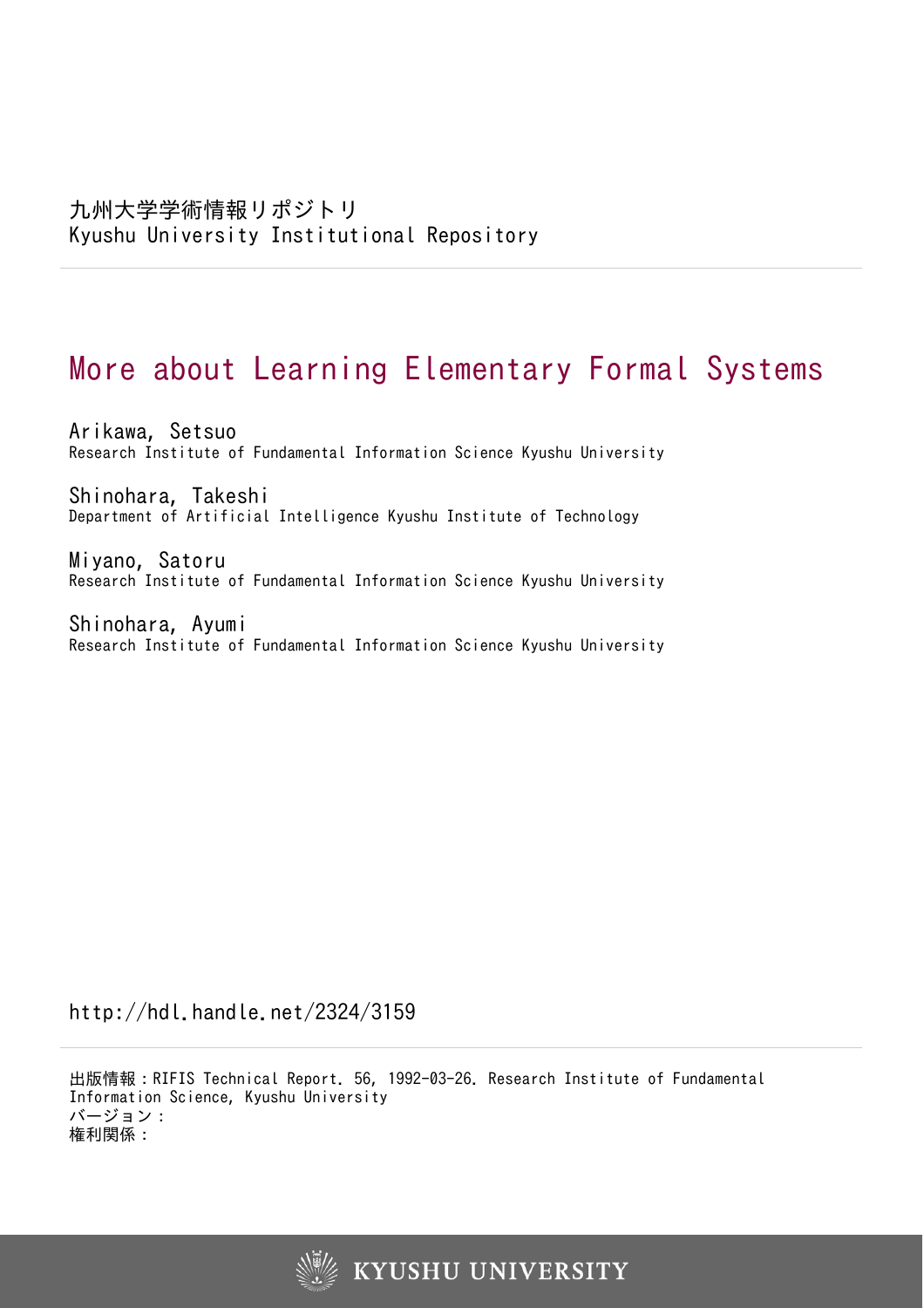# RIFIS Technical Report

More about Learning Elementary Formal Systems

Setsuo Arikawa Takeshi Shinohara Satoru Miyano Ayumi Shinohara

March 26, 1992

**s,** 

Research Institute of Fundamental Information Science Kyushu University 33 Fukuoka 812, Japan

E-mail: miyano@rifis.sci.kyushu-u.ac.jp Phone: 092 (641)1101 Ex. 4471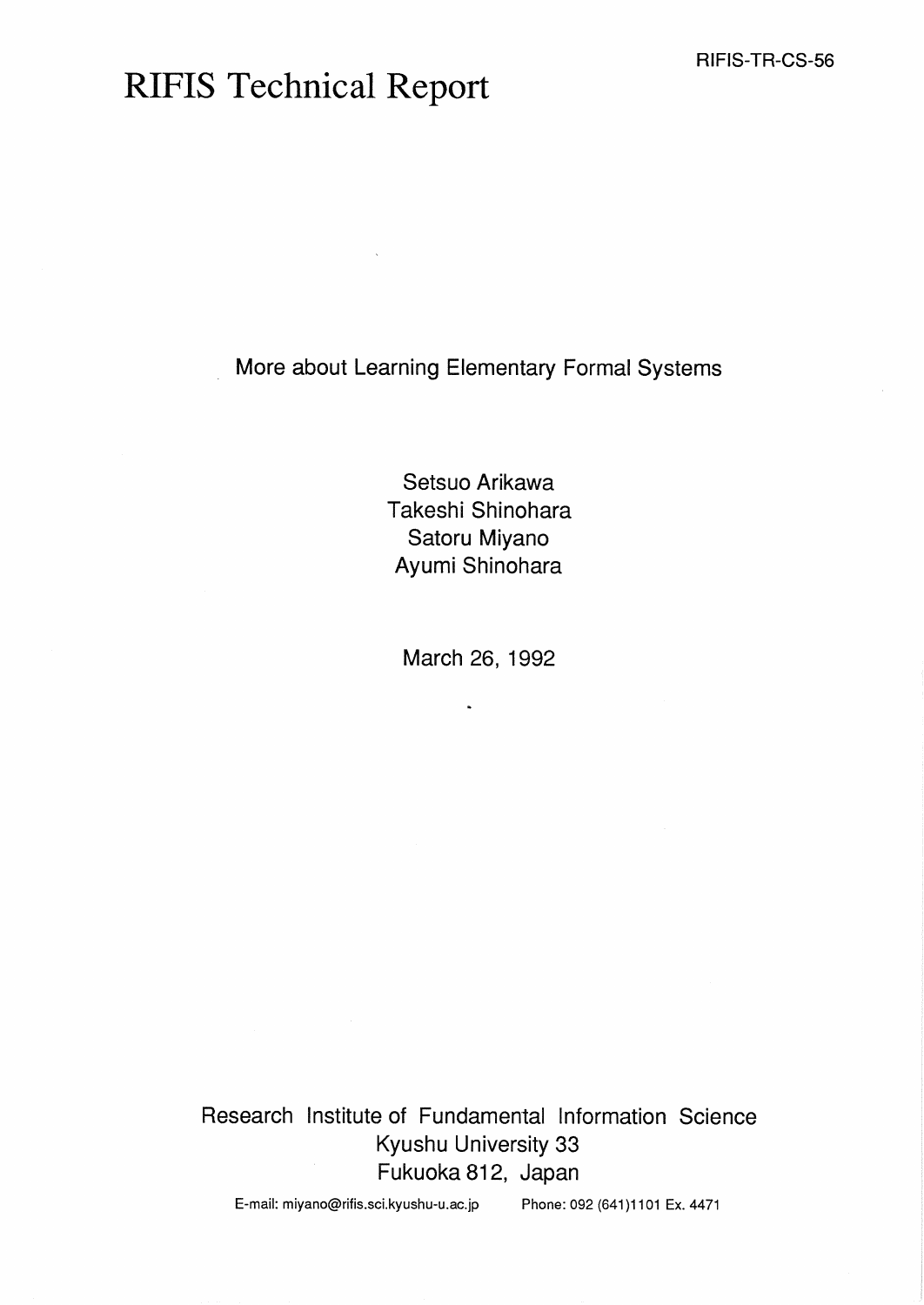# **More about Learning Elementary Formal systems\***

**arikawa@rifis.sci.kyushu-u.ac.jp shino@ai.kyutech.ac.jp** 

# $\text{Setsuo} \overrightarrow{\text{ARIKAWA}}^{\dagger}$  Takeshi SHINOHARA<sup> $\ddagger$ </sup>

## $~\rm{Satoru}~\rm{MIYANO}^\dagger$  Ayumi SHINOHARA<sup>†</sup>

**miyano@rifis.sci.kyushu-u.ac.jp ayumi@rifis.sci.kyushu-u.ac!.jp** 

- t Research Institute of Fundamental Information Science, Kyushu University 33, Fukuoka 812, Japan.
- $\ddagger$  Department of Artificial Intelligence, Kyushu Institute of Technology, Iizuka 820, Japan.

### **Abstract**

Elementary formal system (EFS for short) is a kind of logic program directly dealing with character strings. In 1989, we proposed the class of variablebounded EFS's as a unifying framework for language learning. Responding to the proposal, several works have been developed. In this paper, a brief summary of these works on learning elementary formal systems, Shapiro's model inference approach, inductive inference from positive data, Valiant's PAC (probably approximately correct) learning approach, and applications to Molecular Biology, is presented.

<sup>\*</sup> This work is partly supported by Grant-in-Aid for Scientific Research on Priority Areas (No. 03245104), the Ministry of Education, Science and Culture, Japan.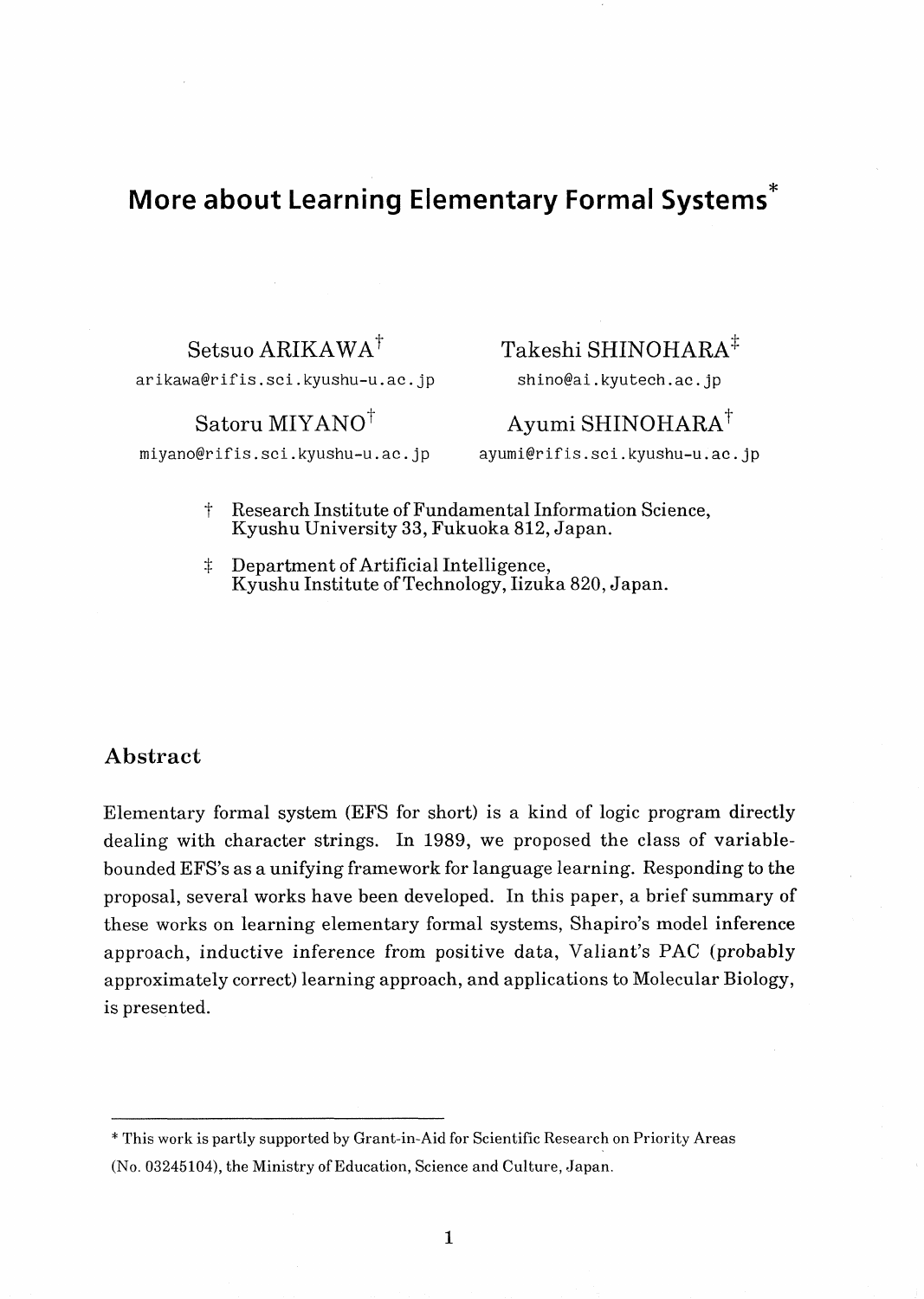#### **Elementary Formal Systems**

The elementary formal systems (EFS's for short) were introduced by Smullyan to develop his recursion theory [24], and it is known that they can be used to define languages as *generators* [4]. Since EFS's can be considered as logic programs [11] over character strings [27], they are also used as acceptors for languages. In the field of language learning, many contributions have been made **[3],** using various frameworks such as regular grammars, context-free and context-sensitive grammars, finite automata, pushdown automata, etc. However, with EFS's we can discuss both generators and acceptors of formal languages, taking full advantage of results obtained in the theory of formal languages and automata as well as those in the theory of logic programs. Thus, we have proposed EFS's as a unifying framework for language learning [5].

The following is an example of EFS which consists of three definite clauses, where a, b, c are constant symbols from an alphabet  $\Sigma$ , x, y, z are variables, and p, q are predicate symbols.

$$
\Gamma = \left\{ \begin{array}{l} p(a, b, c) \leftarrow, \\ p(ax, by, cz) \leftarrow p(x, y, z), \\ q(xyz) \leftarrow p(x, y, z) \end{array} \right\}
$$

In EFS's we use two inference rules, the substitution of nonempty words for variables, and the modus ponens. The language defined by  $\Gamma$  and  $q$  is

$$
L(\Gamma, q) = \{ w \in \Sigma^+ \mid p(w) \text{ is provable from } \Gamma \} = \{ a^n b^n c^n \mid n \ge 1 \}.
$$

In this paper, we demonstrate how efficiently our framework of EFS's works for language learning, by presenting results obtained within the framework.

#### **Variable-Bounded EFS's and Model Inference**

A definite clause  $A \leftarrow B_1, ..., B_n$  is said to be *variable-bounded* if variables in  $B_1$ ,  $\ldots$ ,  $B_n$  also appear in A. A variable-bounded EFS is a finite set of variablebounded clauses. The restriction on variable-bounded EFS's does not essentially affect the descriptive power of EFS in the sense that every recursively enumerable language is definable by a variable-bounded EFS. The EFS **I'** in the example above is variable-bounded.

For variable-bounded EFS's, derivations based on resolution principle provide a complete refutation procedure [27]. The Figure 1 illustrates a refutation. Note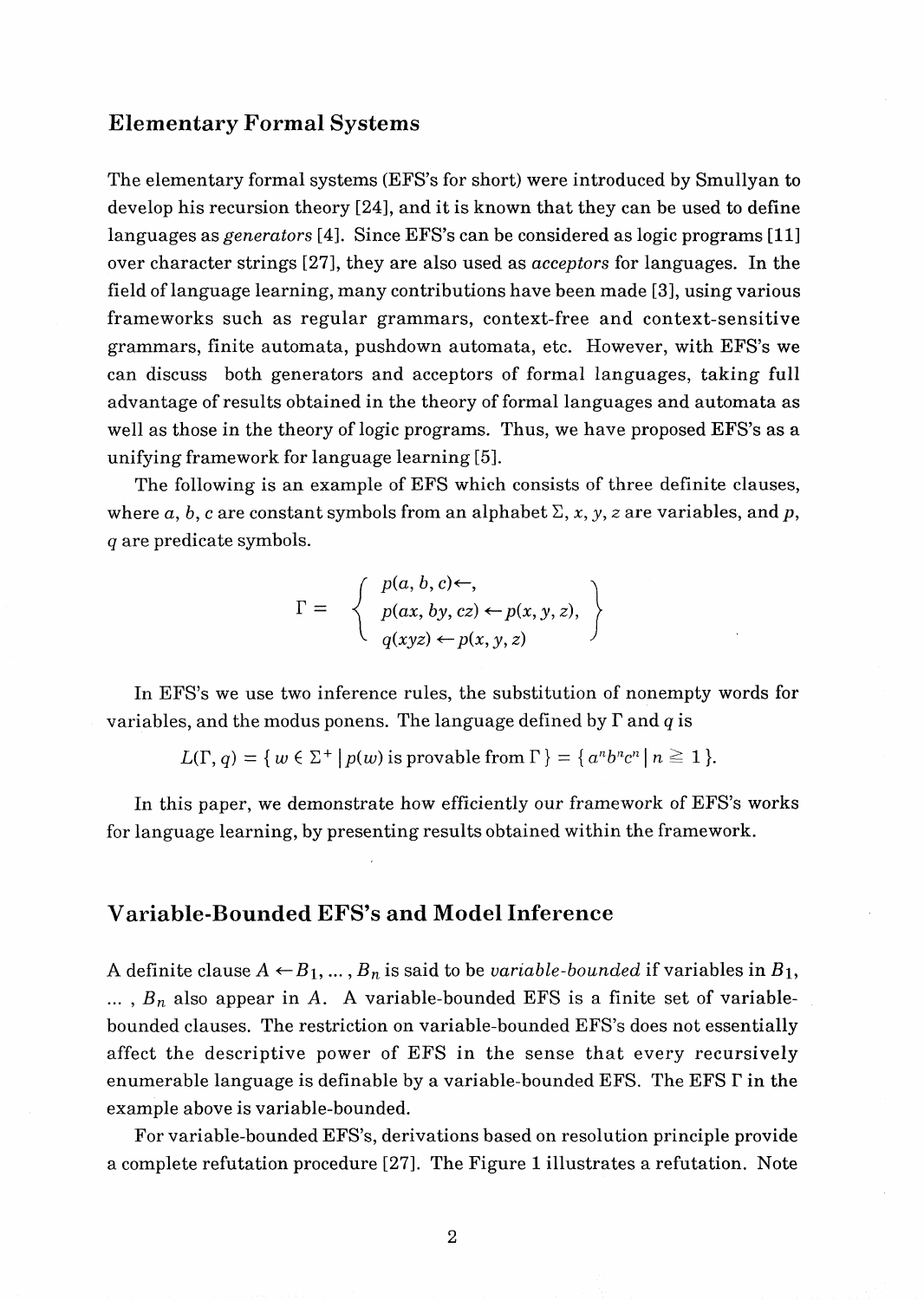

Figure **1.** An EFS **I'** and a refutation

that the number of unifiers for an atom and a ground atom is finite while it may be infinite for two atoms in general. To decide whether a word **w** is in the language defined by a variable-bounded EFS, only ground goals of the form  $-p(w)$  should be refuted. As far as variable-bounded EFS's are concerned, any subgoal appearing in a derivation from a ground goal is always ground.

Shapiro's Model Inference System (MIS for short) **[16]** synthesizes logic programs form their models. One of the most important features of MIS is that it fully utilizes the tight relation between syntax and semantics of logic programs. Since variable-bounded EFS's have nearly the same properties as usual logic programs, we can naturally consider a learning algorithm based on Shapiro's theory of model inference.

By using the following procedure MIEFS (Model Inference for EFS), variablebounded EFS's can be synthesized from their models in a similar manner to MIS. The hypothesis *H* is too strong if *H* proves some negative example. *H* is too **weak** if *H* cannot prove some positive example.

To guarantee MIFES correctly infers EFS models, it is sufficient that CBA works for EFS's and a complete refinement operator is available. CBA detects a false clause from an EFS using a refutation of a false fact in the model. Refinement operator provides an effective enumeration of clauses in the direction from general to specific. For more details the reader should be referred to [5].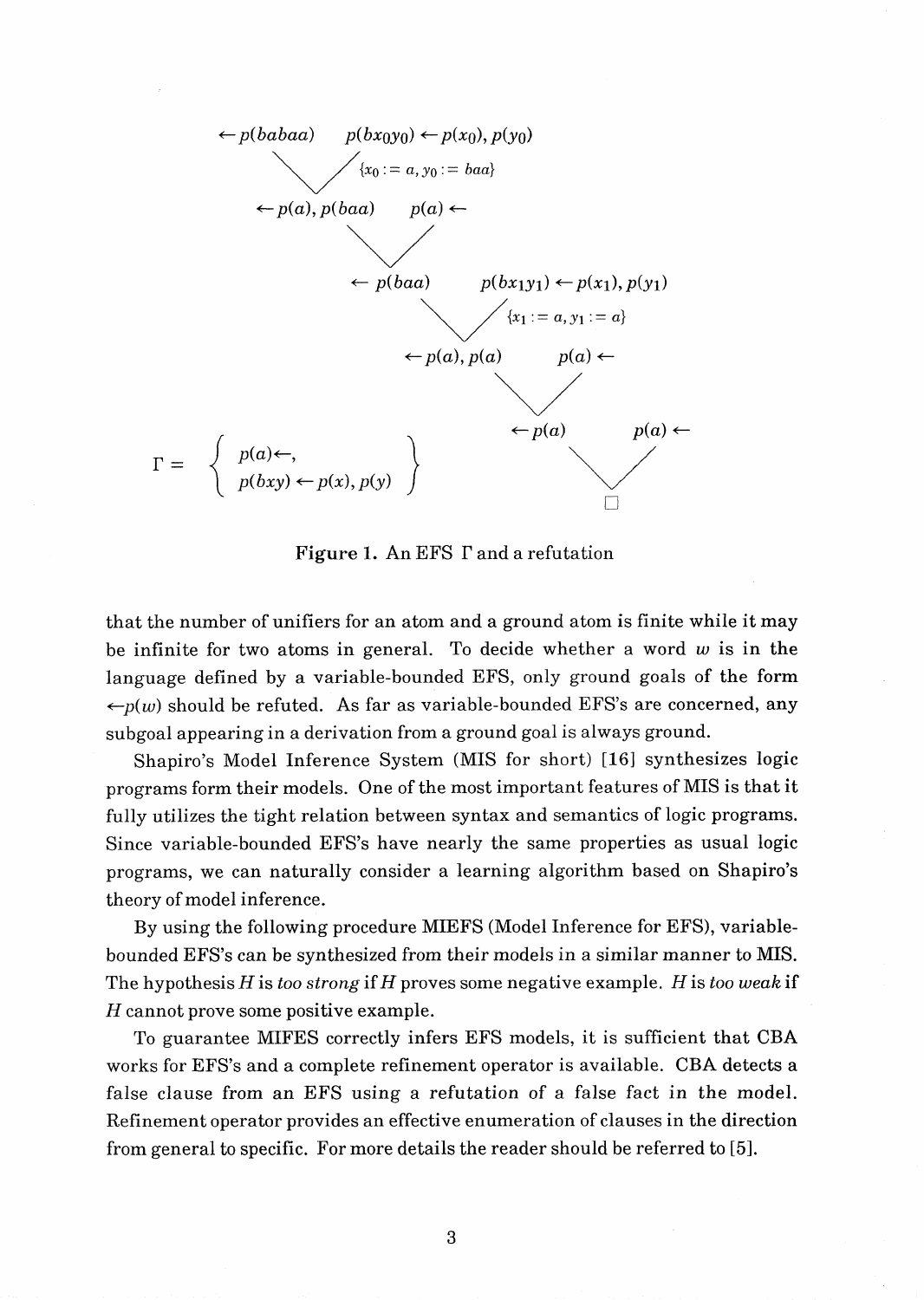```
Procedure MIEFS; 
begin 
   H:=\{\Box\};repeat 
       read next example; 
       while H is too strong or too weak do begin 
          while H is too strong do begin 
             apply CBA to H and detect a false clause C in H;
             delete C from H; 
          end; 
          while His too weak do 
             add a refinement of a clause deleted so far to H;
      end; 
      output H; 
   forever; 
end;
```
#### **Length-Bounded EFS's and Inferability from Positive Data**

A definite clause  $A \leftarrow B_1, \ldots, B_n$  is called *length-bounded* if the total length of  $B_1\theta$ , ...,  $B_n\theta$  does not exceed the length of  $A\theta$  for any substitution  $\theta$ , where the length of an atom is total length of terms in it. Both of two examples above are length-bounded. The class of languages definable by length-bounded EFS's coincides with the class of context-sensitive languages [5].

Inductive inference is a process to guess an unknown language or rule from its positive and negative examples, and it is said to be successful if the sequence of guesses produced by the process converges to a correct representation of the target. Examples contained in the language or explained by the rule is called positive, and the others negative.

Gold [9] indicated that inductive inference from positive data is strictly less powerful than that from positive and negative data, by proving any super-finite class, that includes all finite languages and at least one infinite language, is not possible to be inferred from positive data. Angluin studied inductive inference of languages from positive data and gave a useful necessary and sufficient condition for languages to be inferable from positive data [I, 21. The class of pattern languages is one of the most important classes shown by her to be inferable from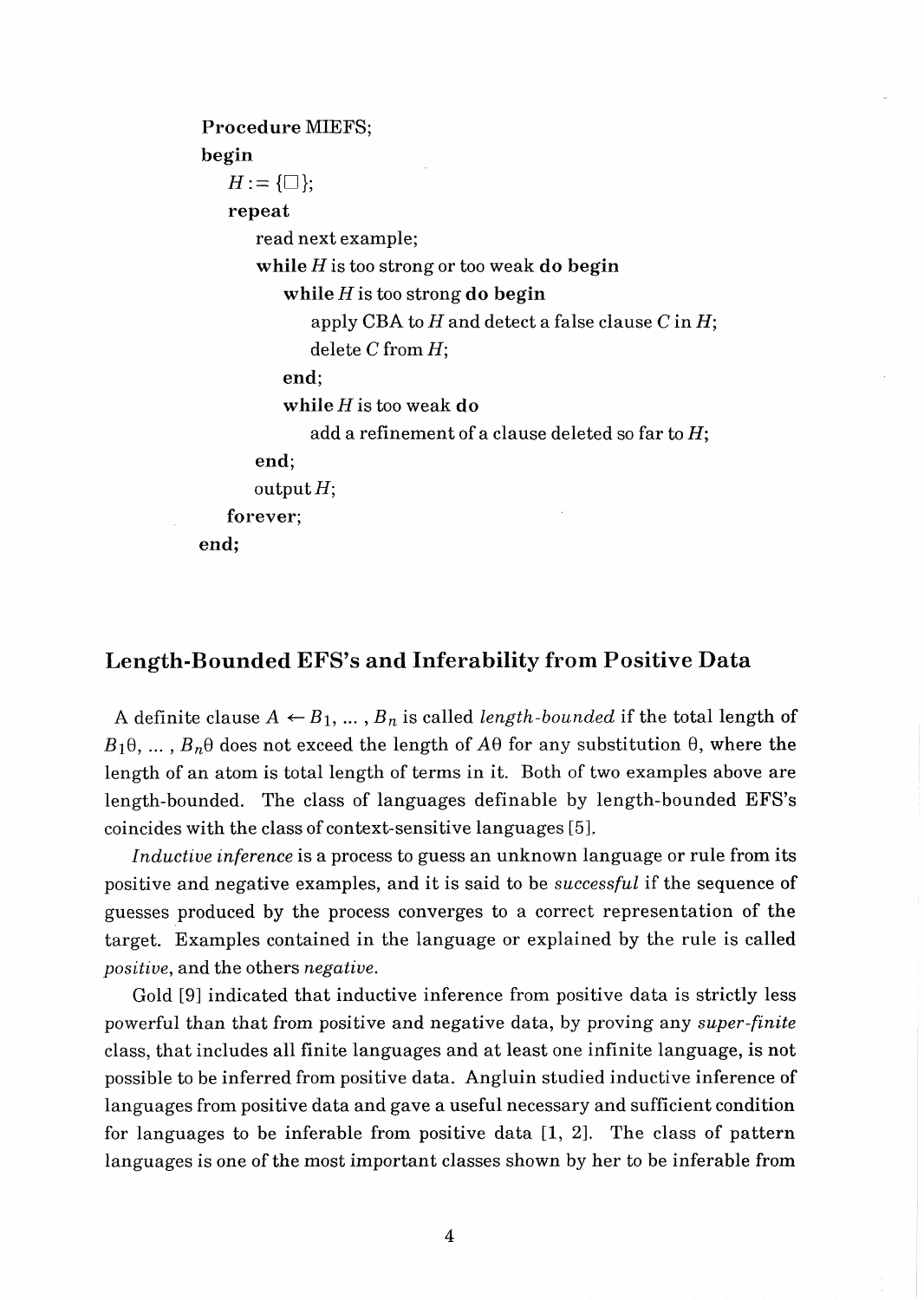positive data. A pattern is a string consisting of constant symbols and variables. The language of a pattern  $\pi$  is a set of constant strings obtained by substituting nonempty constant strings for variables. For example,  $n = axbx$  is a pattern and defines  $L(n) = \{awbw \mid w \in \Sigma^+\}$ . Obviously, any pattern language can be defined by such an EFS as  $\{p(axbx) \leftarrow \}$ . Thus, the class of languages defined by EFS's is a natural extension of pattern languages.

Shinohara showed that the class of unions of two pattern languages and the class of languages defined by EFS's with just two clauses are inferable from positive data [20, 21]. Wright proved that the unions of three or more pattern languages are also inferable by using a notion of finite elasticity, which is a sufficient condition for inferability from positive data [26,13].

Using the framework of EFS's more explicitly, we can show that any class of minimal models or languages defined by length-bounded EFS's consisting of at most *m* clauses is inferable from positive data, for an arbitrarily fixed *m* [22]. One of the most important properties of length-bounded EFS's is that there are only finitely many inequivalent EFS's that explain a given finite set and do not contain any redundant clauses. This property is also used to prove PAC learnability, which will be discussed later. It should be noted that preventing substitutions from erasing variables is essential for our discussion on lengthbounded EFS's. If we allow erasing substitutions, we need another discussion as in [19].

From this result, we can show the same results for grammars and Prolog programs [23] as for EFS's. That is, the class of languages defined by contextsensitive grammars with at most  $m$  production rules is inferable from positive data, and so is the class of linear Prolog programs [I71 (or reducing programs [7]) with at most  $m$  clauses.

Figure 2 illustrates the Chomsky hierarchy and EFS languages. A clause is called regular if it is of the form  $p(n) \leftarrow q_1(x_1), \ldots, q_n(x_n)$ , where p,  $q_1, \ldots, q_n$  are unary predicates,  $\pi$  is a regular pattern containing variables  $x_1, \ldots, x_n$ . A regular clause is called *left* (*right*) linear if the pattern  $\pi$  in the head is of the form  $wx(xw)$ , where x is a variable and  $w$  is a string.

#### **Hereditary EFS's and PAC Learnability**

We can also discuss Valiant's PAC (probably approximately correct) [25] learnability of languages by using the framework of EFS's. We call a subset of a universe *U* a concept. When we take the set  $\Sigma^*$  as the universe, a concept is a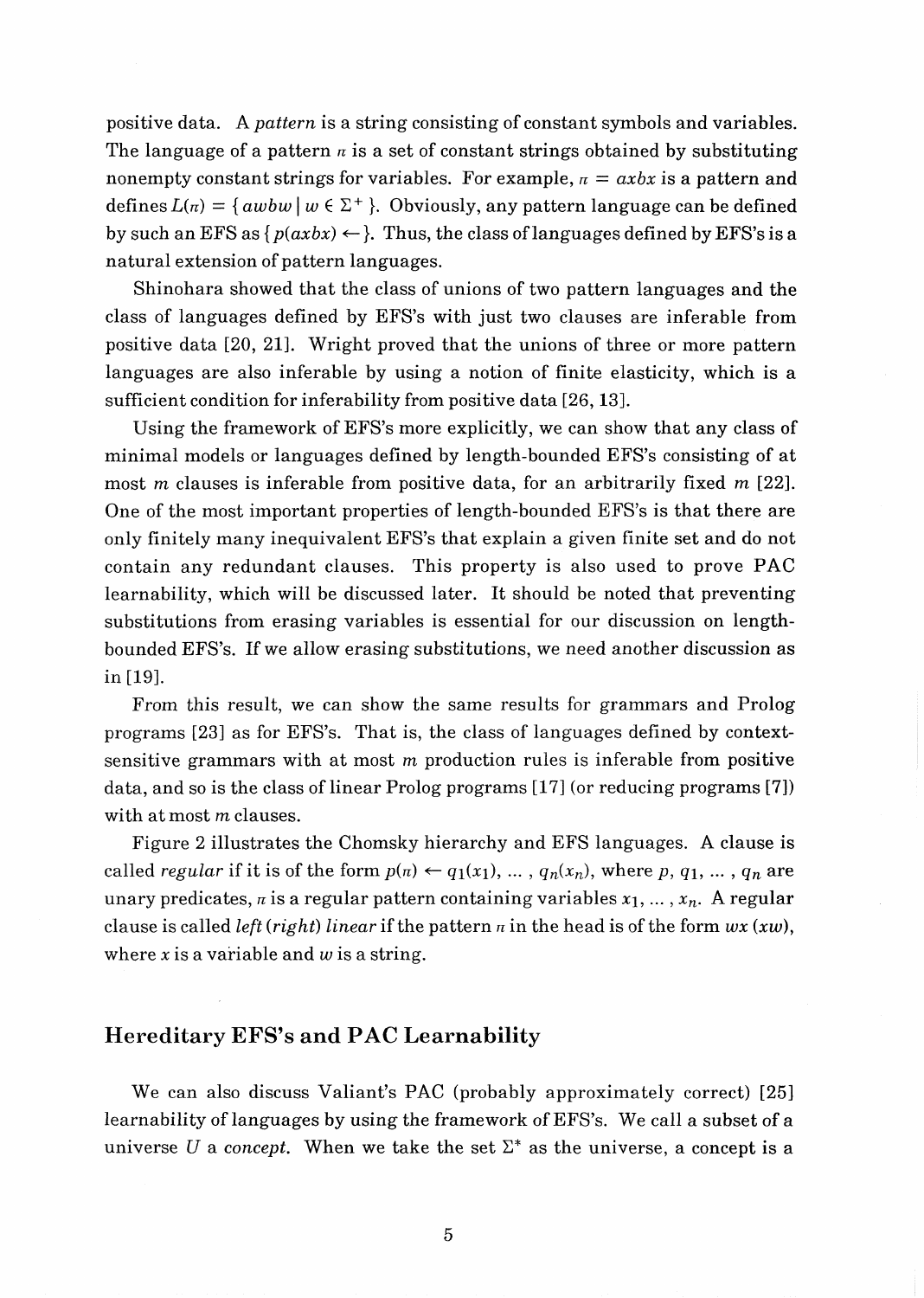

**Figure 2.** Chomsky hierarchy and EFS languages

language. By  $U \leq n$ , we denote the set of elements in the universe U whose sizes are at most *n.* A class of concepts is *polynomial time learnable* if there exists an algorithm A that satisfies the following conditions:

- (I) A runs in polynomial time with respect to the length of the input.
- (2) There exists a polynomial  $p(\cdot, \cdot, \cdot)$  such that for any integer  $n \geq 0$ , any concept c, any real number  $\varepsilon$ ,  $\delta$  (0 <  $\varepsilon$ ,  $\delta$  < 1), and any probability distribution *P* on  $U^{\leq n}$ , whenever *A* takes  $p(n, 1/\varepsilon, 1/\delta)$  examples randomly chosen according to P, A produces a hypothesis h such that  $P(c \oplus h) < \varepsilon$ with probability at least  $1 - \delta$ , where  $\oplus$  means a symmetric difference.

For a class C and an integer *n*, we define dim $C_n = \log_2 |C_n|$ , where  $C_n = \{c \cap C \}$  $U^{\leq n}$   $c \in C$  }. A class C is of *polynomial dimension* if there exists a polynomial  $d(n)$  such that  $\dim C_n \leq d(n)$  for all *n*. It is known that a class C is polynomial time learnable only if C is of polynomial dimension [14]. As stated above, the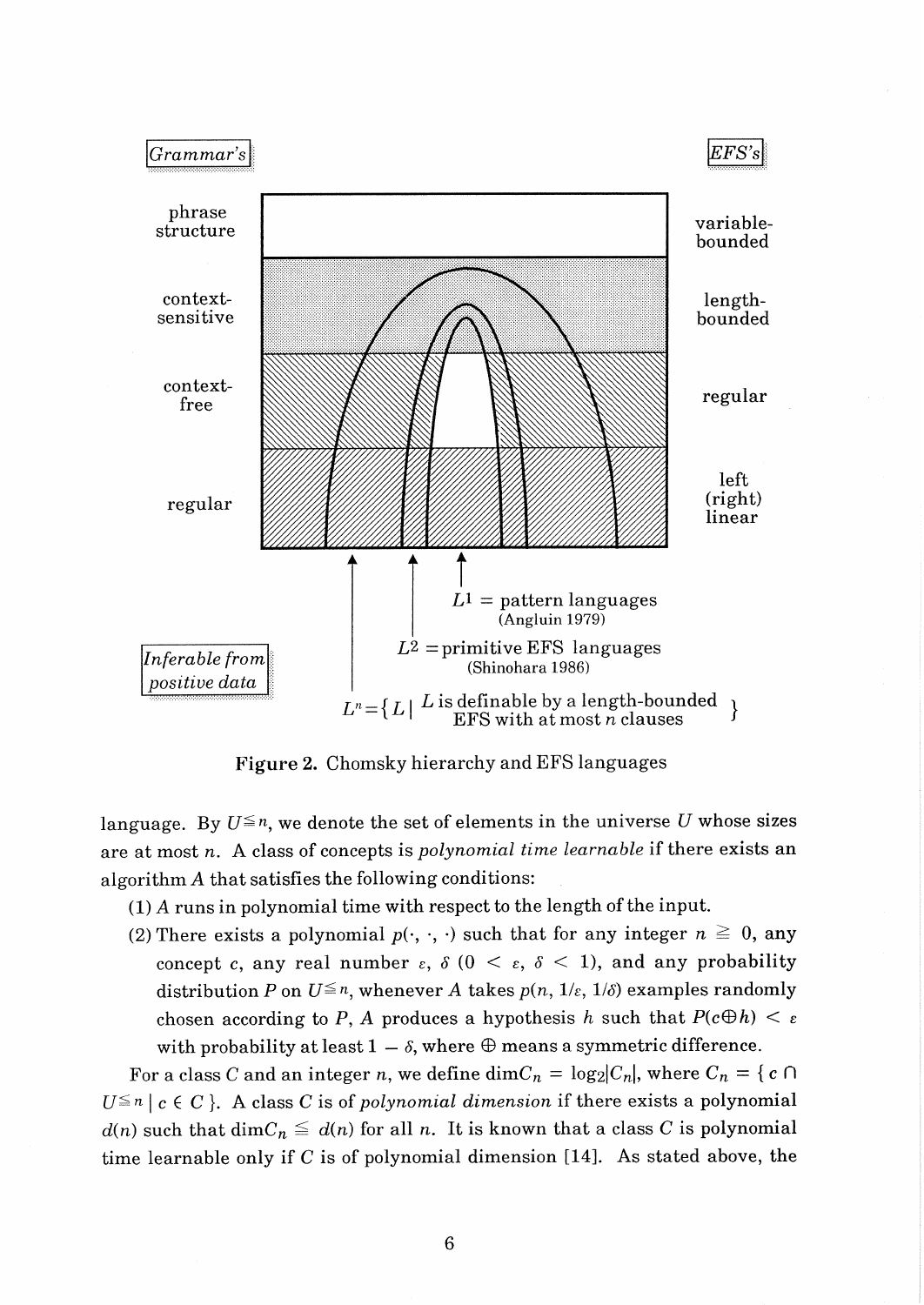class of languages defined by length-bounded EFS's with at most m clauses has the property that there are only finitely many languages containing a finite set of strings. More precisely, it can be easily shown the class is of polynomial dimension. If we do not restrict the number of clauses in EFS's, the dimension of the class clearly exceeds polynomial, because any finite set can be defined.

A pattern is *regular* [18] if each variable appears at most once in it. In [12], we showed that even a class of regular pattern languages, which is the simplest class of EFS languages, is not polynomial time learnable under the assumption  $NP \neq$ RP. This result indicates that it is natural to put the bound on the number of variable occurrences. In fact, for any (possibly not regular) pattern with at most  $k$ variable occurrences, we can construct a polynomial time learning algorithm in a straightforward way. When we restrict the number of variable occurrences, we can show that more general classes of EFS's are polynomial time learnable.

A clause is *hereditary* if any pattern in the body contains at least one variable and is a subword of a pattern in the head. The examples we have shown so far are all hereditary. It should be noticed that in hereditary EFS's any proof or refutation of a ground goal  $\leftarrow p(w)$  does not contain words other than subwords of w. We can prove that the class LB-H-EFS $(m, k)$  of languages defined by lengthbounded hereditary EFS's consisting of at most  $m$  clauses such that the number of variable occurrences does not exceed  $k$  is polynomial time learnable for arbitrarily fixed  $m$  and  $k$ .

The class LB-H-EFS $(m, k)$  is not very large but even LB-H-EFS $(2, 2)$  contains infinitely many languages such as  $\{a^{2n} \mid n \geq 1\}$ ,  $\{a^{n}b^{n} \mid n \geq 1\}$ , unions of two pattern languages with at most 2 variable occurrences, and so on. Any contextfree language is contained in LB-H-EFS $(m, 2)$  for some m. Hence, our result shows that the range of polynomial time learnable is large enough if  $m$  and  $k$  are appropriately chosen.

### **Applications to Molecular Biology**

One of the most important objectives in learning theory is to develop applications of theoretical results to practical problems. Recently, we have proposed learning algorithms for EFS's as methods for analyzing amino acid sequences and nucleotide sequences in Molecular Biology [6]. We made experiments on identification of transmembrane domain in amino acid sequences with EFS's. Because of the limitations on computational resources, we restricted candidate hypotheses to EFS's consisting of several atoms with regular patterns.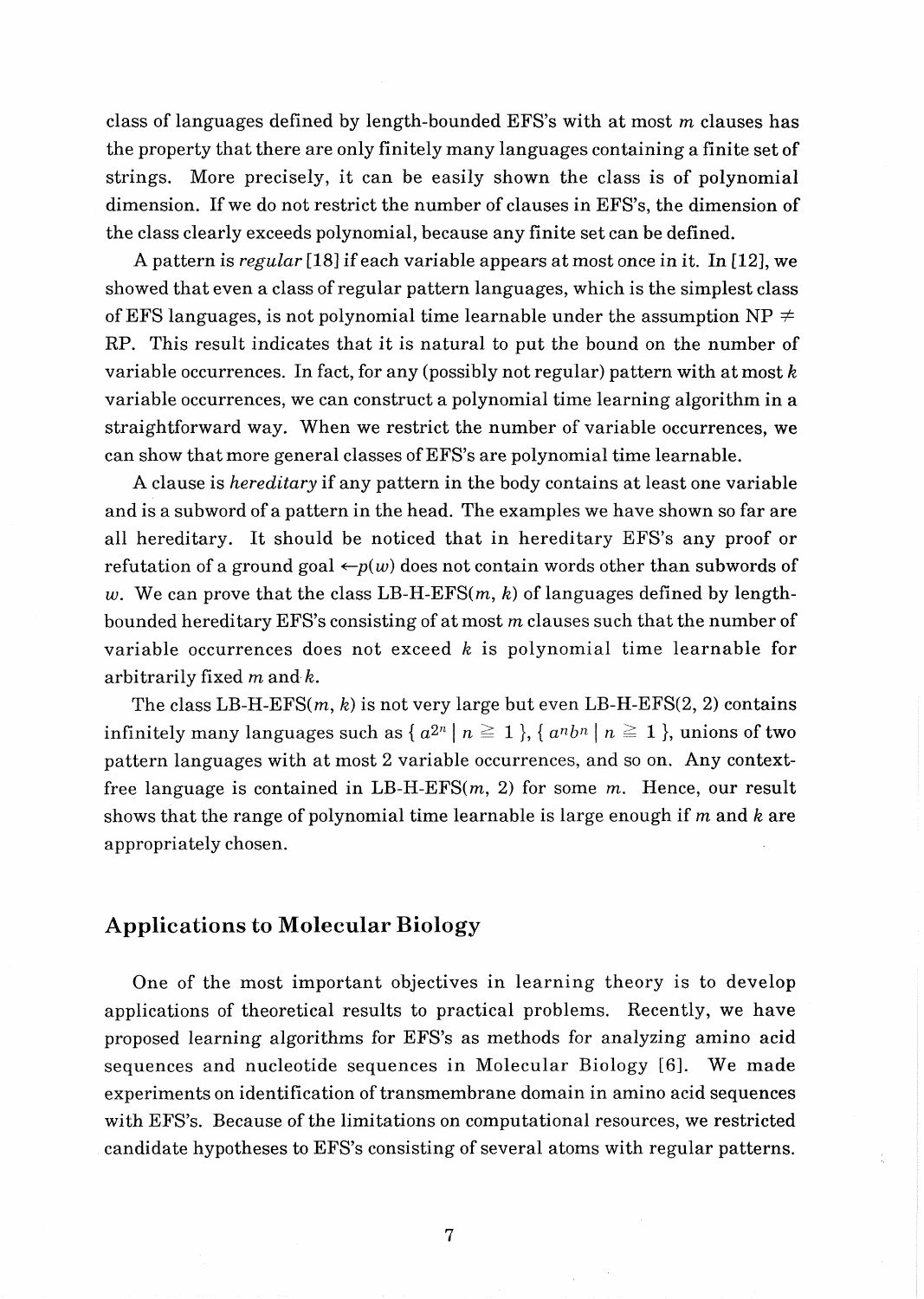That is, we tried to identify the feature of transmembrane domains by a union of several regular pattern languages. From not so many positive and negative examples randomly chosen from PIR database [15], our algorithm found a reasonable hypothesis in the sense that it explains more than 90% of all examples from PIR.

Strictly speaking, however, the algorithm used in the experiments is not based on the theoretical results discussed above, but on the theory of Occum algorithms [8]. The following is a sketch of the implemented algorithm:

```
Procedure FIND-UNION; 
input: Pos, Neg; { positive and negative examples } 
begin 
   S:=\emptyset;
   I := Pos;
   E := Neg;foreach pattern \pi with n\theta = w for some w \in I and \theta do
       if n excludes almost all examples in E then S := S \cup \{n\};
   Find a minimal subset \Gamma of S covering I;
   output \Gamma:
end;
```
The problem of finding minimal set cover is NP-complete, but can be solved in polynomial time when an approximation is allowed. According to  $[10]$ , we can find a set cover of size at most  $M \log M$  in polynomial time, when  $M$  is the size of minimum set cover.

The identification of transmembrane domains is one of the most important protein classification problems. Most approaches in Molecular Biology have been dealing with only positive examples and have not achieved success rates more than 80%. Figure **3** presents an example of amino acid sequence containing four transmembrane domains, which are indicated by bold face letters.

Based on the fact that the lengths of transmembrane domains vary from 20 to 30, we use sequences consisting of transmembrane domains as positive examples and choose sequences of length around **30** randomly cut from the other parts as negative examples. The numbers of positive and negative examples from PIR are 689 and 19276, respectively. To reduce the hypotheses space, we transform sequences according to hydropathy plot symbol by symbol, as shown in Table 1. Figure 4. shows the transformed sequence. Further, we restrict the forms of patterns to  $xw_1z$ ,  $xw_1yw_2z$  and  $xw_1y_1w_2y_2w_3z$ , where  $w_1$ ,  $w_2$ ,  $w_3$  are nonempty strings over  $\{\ast, +, -\}, x, y, y_1, y_2, z$  are distinct variables, and x and z are allowed to be substituted by empty string. Table 2 gives a collection of regular patterns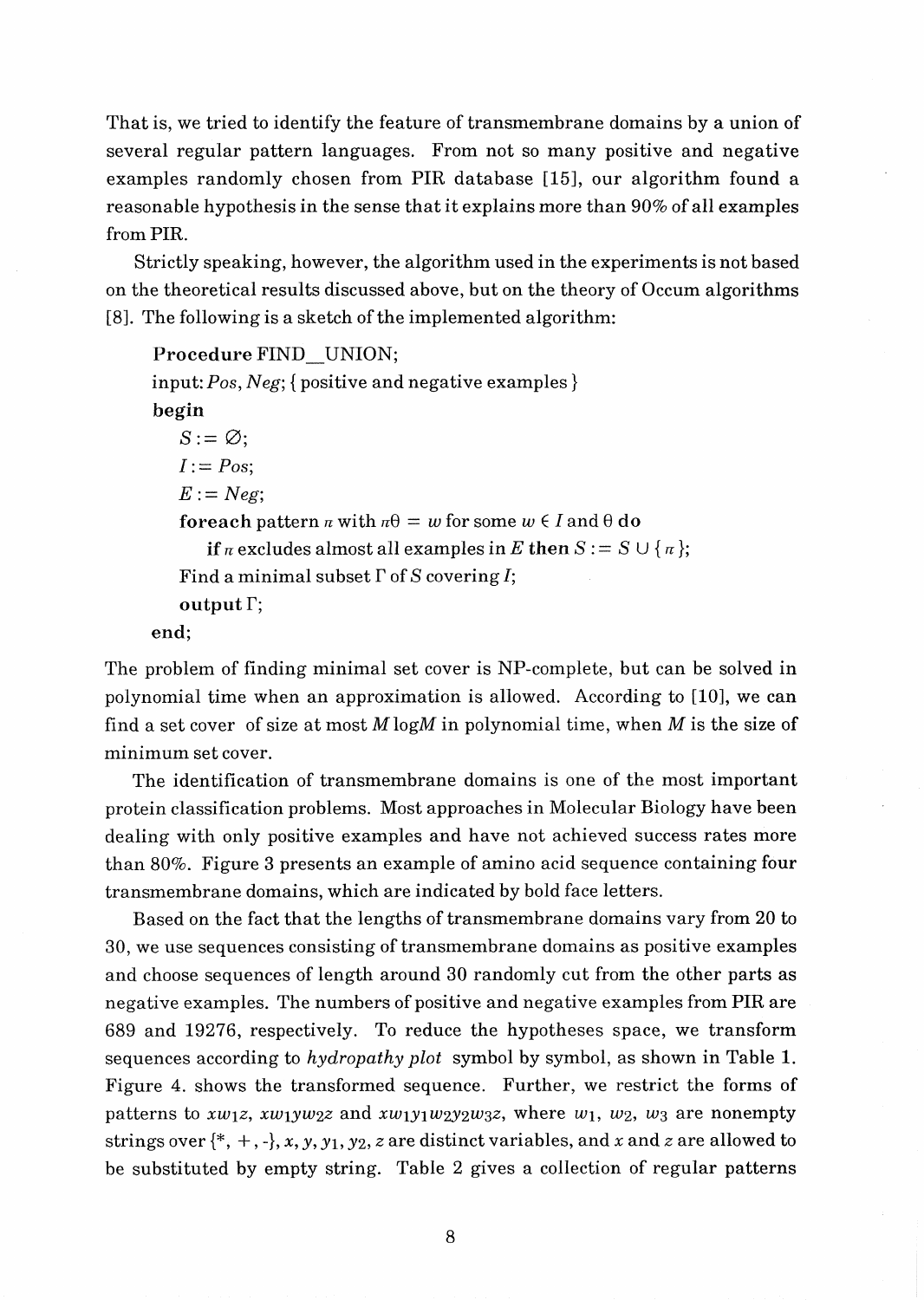**MDVVNQLVAGGQFRVVKE(PLGFVKVLQWFA1FAFATCGSY)TGELRLSVECANKTESALNIEVEFEYPFRLHQVYFDA PSCVKGGTTKIFLVGDYSSSAE(FFVTVAVFAFLYSMGALATYIFL)QNKYRENNK(GPMMDFLATAVFAFMWLVSSSAW A)KGLSDVKMATDPENIIKEMPMCRQTGNTCKELRDPVTS(GLNTSWFGFLNLVLWGNLWFVF)KETGWAAPFMRAPP GAPEKQPAPGDAYGDAGYGQGPGGYGPQDSYGPQGGYQPDYGQPASGGGGYGPQGDYGQQGYGQQGAPTSFSNQM** 

| Amino Acids   |                  | Hydropathy New Symbol |
|---------------|------------------|-----------------------|
| AMCFLVI       | $1.8 \sim 4.5$   | *                     |
| PYWSTG        | $-1.6 \sim -0.4$ |                       |
| R K D E N Q H | $-4.5 \sim -3.2$ |                       |

| Figure 3. An amino acid sequence from a membrane protein |  |  |  |
|----------------------------------------------------------|--|--|--|
|----------------------------------------------------------|--|--|--|

\*)-+\*+-\*-\*\*+-+--\*\*--\*+\*\*--++-+\*--\*--+\*++(+**\*-++\*\*\*+\*\*-\*\*+**++++++++++\*\*+\*\*-\*++ 

| Patterns                                      | Positive |            | Negative |            |
|-----------------------------------------------|----------|------------|----------|------------|
| X******Z                                      | 403      | $(58.5\%)$ | 1050     | $(5.5\%)$  |
| $X^*$ +**Y <sub>1</sub> +*Y <sub>2</sub> **+Z | 273      | $(39.6\%)$ | 1209     | $(6.3\%)$  |
| $X++***Y***+Z$                                | 153      | $(22.2\%)$ | 700      | $(3.6\%)$  |
| $X+*+Y_1*+*Y_2+**Z$                           | 130      | $(18.9\%)$ | 1019     | $(5.3\%)$  |
| $X***-**Y_1*Y_2**+Z$                          | 58       | $(8.4\%)$  | 729      | $(3.8\%)$  |
| $X * - Y * * * + * * Z$                       | 75       | $(10.9\%)$ | 674      | $(3.5\%)$  |
| $X***Y_1*+*+*Y_2*+Z$                          | 94       | $(13.6\%)$ | 687      | $(3.6\%)$  |
| total                                         | 625      | $(90.7\%)$ | 4367     | $(22.7\%)$ |

Figure 4. The sequence obtained by the transformation

Table 2. Collections of regular patterns

| Patterns               |    | Positive    |  | Negative         |  |
|------------------------|----|-------------|--|------------------|--|
| $X^* - Y_1 - -Y_2 - Z$ |    | $12(1.7\%)$ |  | 13669 (71.0%)    |  |
| $X++Y+-+Z$             | 21 | $(3.0\%)$   |  | 6094 (31.6%)     |  |
| $X^*Y_1 + -Y_2 + -Z$   | 21 | $(3.0\%)$   |  | 9482 (49.2%)     |  |
| total                  | 43 | $(6.2\%)$   |  | $17340 (90.0\%)$ |  |

Table 3. Collections of regular patterns for non-transmembrane domains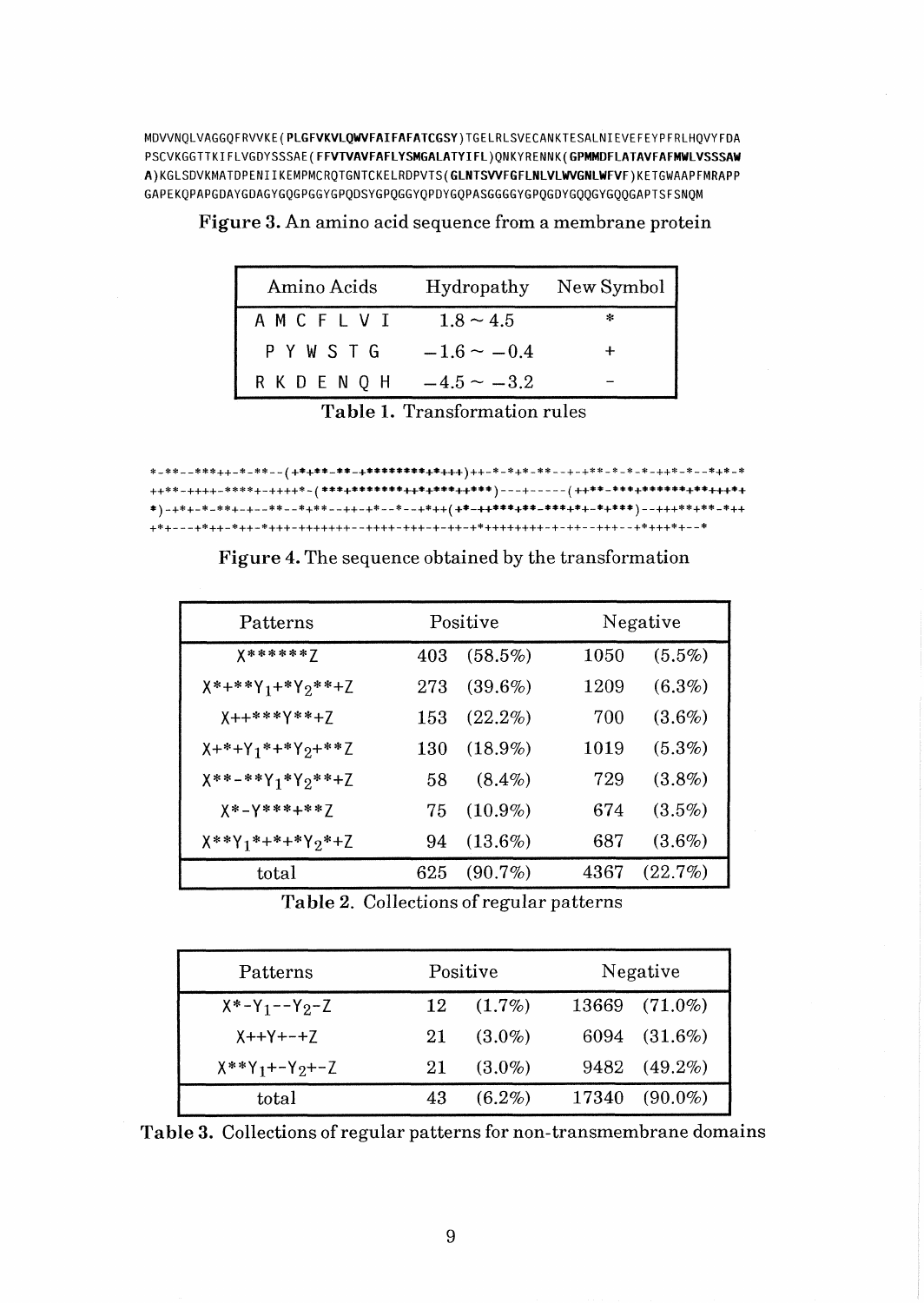found by our learning algorithm FIND-UNION from 70 positive examples and 100 negative examples, and their success rates evaluated by all positive and negative examples.

The results from experiments have some problems that they achieve high success rates for positive data (90.7%) but relatively low for negative (77.3%). However, when we try to find patterns from the reverse side, that is, find patterns explaining negative examples, our learning algorithm can find more reasonable patterns. The result for non-transmembrane domains in Table **3** shows that both positive and negative examples are explained by only three patterns in high success ratio (93.8% and 90.0%).

### **References**

- [I] Angluin, D.: Finding common patterns to a set of strings, Proc. 11th Annual ACM Symp. Theory of Computing, 130 - 141, 1979.
- [2] Angluin, D.: Inductive inference of formal languages from positive data, Inform. Contr., 45,117 - 135,1980.
- [3] Angluin, D. and Smith, C. H.: Inductive inference: Theory and methods, Computing Surveys, 15,237 - 269,1983.
- [4] Arikawa, S.: Elementary formal systems and formal languages simple formal systems, Memoirs of Fac. Sci., Kyushu Univ. Ser. A, Math., 24, 47 - 75,1970.
- [5] Arikawa, S., Shinohara, T. and Yamamoto, A.: Elementary formal system as a unifying framework for language learning, Proc. 2nd Workshop Comput. Learning Theory, 312 - 327,1989.
- [6] Arikawa, S., Kuhara, S., Miyano, S., Shinohara, A. and Shinohara, T.: A learning algorithm for elementary formal systems and its experiments on identification of transmembrane domains, Proc. 25th Hawaii International Conference on System Sciences).
- [7] Arimura, H.: Completeness of depth-bounded resolution in logic programming, Proc. 6th Conf, Japan Soc. Software Sci. Tech., 61 - 64,1989.
- [B] Blumer, A., Ehrenfeucht, **A.,** Haussler, D. and Warmuth, M.: Occam's razor, Information Processing Letters, 24,377 - 380,1987.
- [9] Gold, E.M.: Language Identification in the Limit, Inf. & Contr., **10,** 447 474,1967.
- [10] Johnson, D.S.: Approximation algorithms for combinatorial problems, JCSS 9,256 - 278,1974.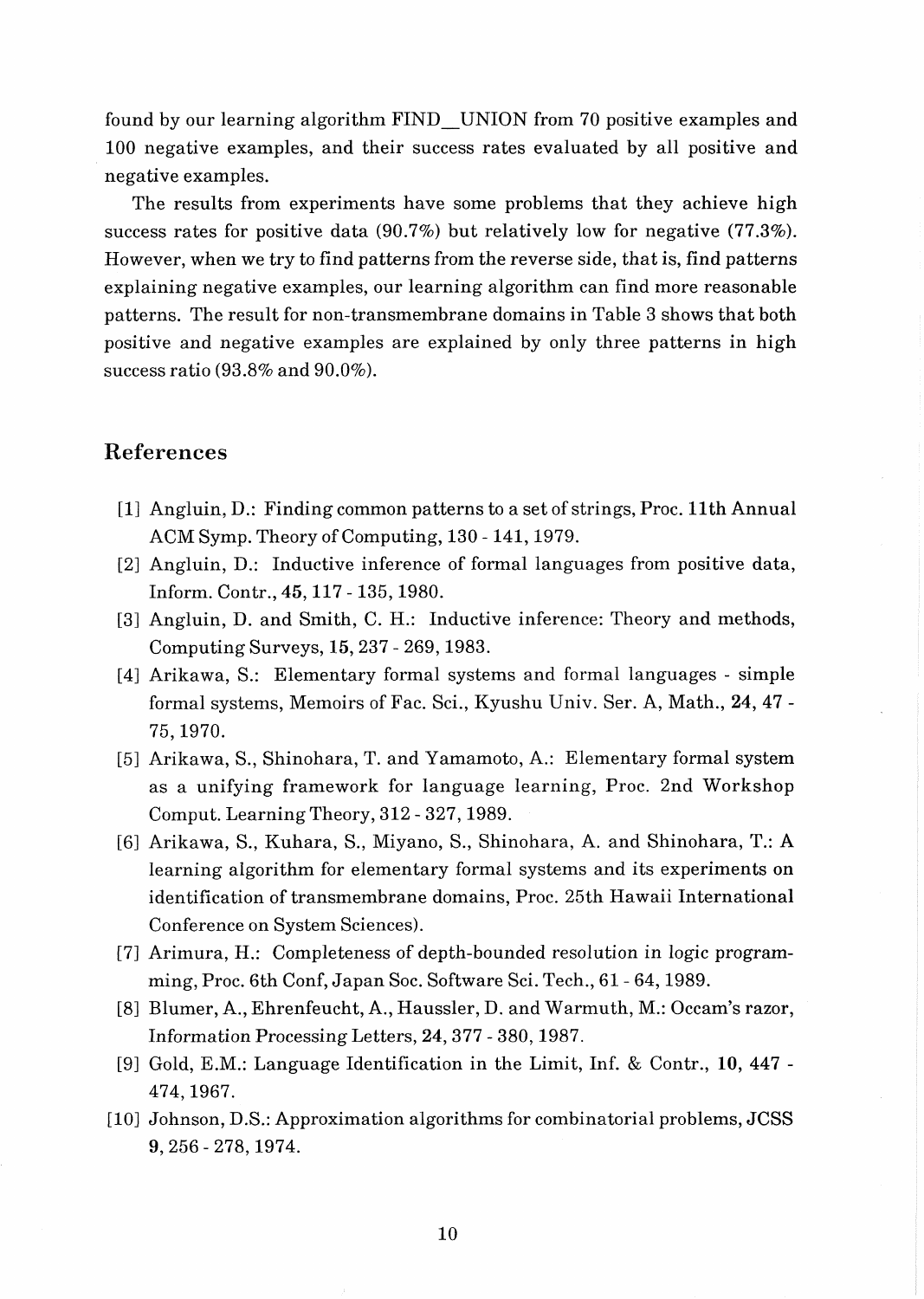- [11] Lloyd, J.W.: Foundations of Logic Programming, Springer Verlag, 1984.
- [12] Miyano, S., Shinohara, A. and Shinohara, T.: Which classes of elementary formal systems are polynomial-time learnable ?, Proc. Algorithmic Learning Theory, 139 - 150,1991.
- [I31 Motoki, T., Shinohara, T. and Wright, K.:The correct definition of finite elasticity: Corrigendum to identification of unions, Proc. 4th Workshop Comput. Learning Theory, 375,1991.
- [14] Natarajan, B.K.: On learning sets and functions, Machine Learning, 4, 67 97,1989.
- [15] Protein Identification Resource, National Biomedical Research Foundation.
- [16] Shapiro, E.Y.: Inductive Inference of Theories From Facts, YALEU / DCS / TR -192,1981.
- [17] Shapiro, E.Y.: Alternation and the computational complexity of logic programs, J. Logic Program., 1,19 - 33,1984.
- [18] Shinohara, T.: Polynomial time inference of pattern languages and its applications, Proc. 7th IBM Symposium on Mathematical Foundations of Computer Science, 191 - 209,1982.
- [19] Shinohara, T.: Polynomial time inference of extended regular pattern languages, LNCS, 147,115 - 127,1983.
- [20] Shinohara, T.: Inferring unions of two pattern languages, Bull. Inf. Cybern., 20,83 - 88,1983.
- [21] Shinohara, T.: Inductive inference of formal systems from positive data, Bull. Inf. Cybern., 22, 9 - 18, 1986.
- [22] Shinohara, T.: Inductive inference from positive data is powerful, Proc. **3rd**  Workshop Comput. Learning Theory, 97 - 110, 1990 (to appear in Information and Computation as "Rich classes inferable from positive data: length-bounded elementary formal systems").
- [23] Shinohara, T.: Inductive inference of monotonic formal systems from positive data, New Gener. Comput., 8,371 - 384,1991.
- [24] Smullyan, R. M.: Theory of Formal Systems, Princeton Univ. Press, 1961.
- [25] Valiant, L.G.: A theory of learnable, CACM, 27, 1134 1142, 1984.
- [26] Wright, K.: Identification of unions of languages drawn from an identifiable class, Proc. 2nd Workshop Comput. Learning Theory, 328 - 333,1989.
- [27] Yamamoto, A.: Elementary formal system as a logic programming language, Proc. Logic Program. Conf. '89, ICOT, 123 - 132,1989.